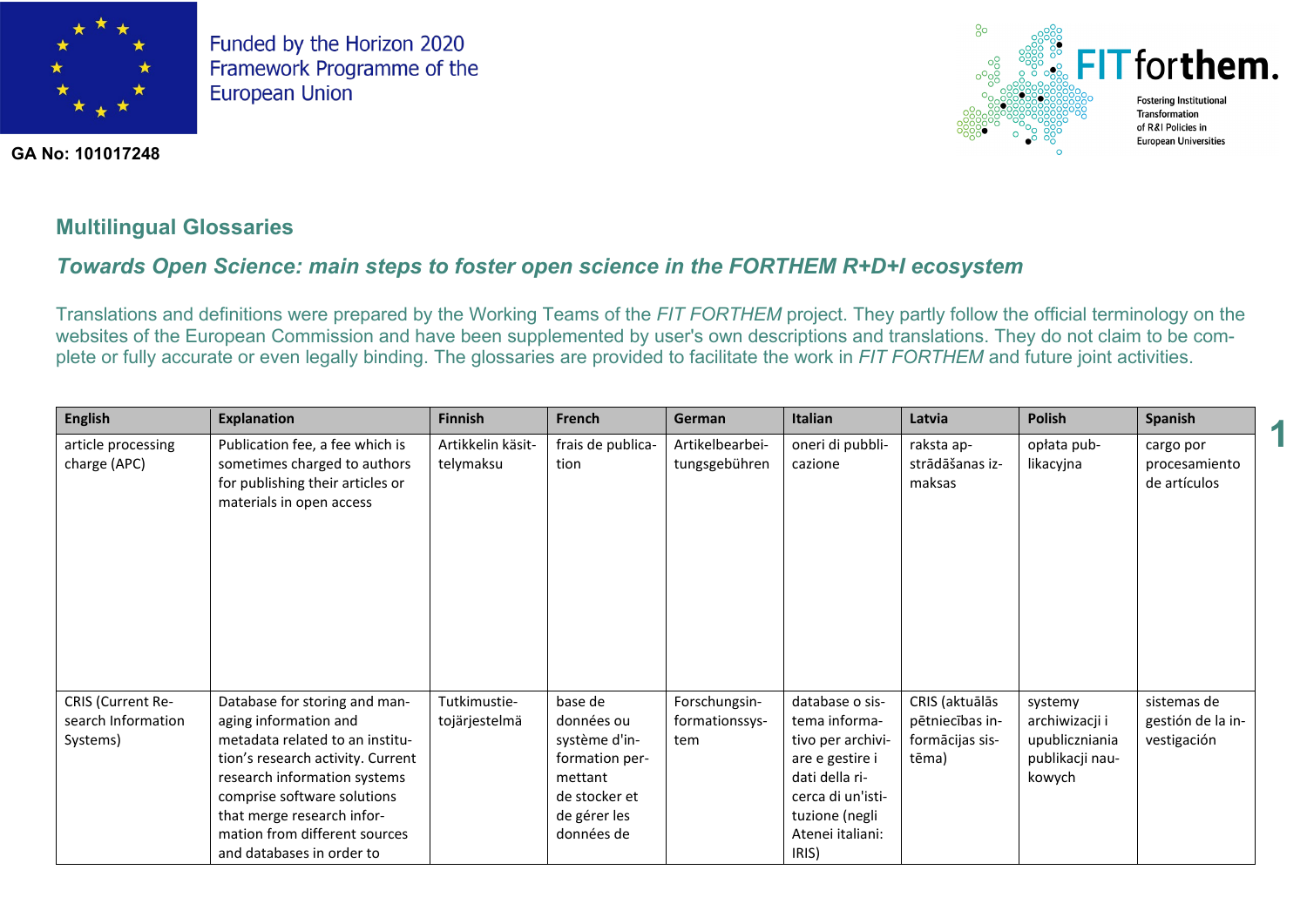

## **GA No: 101017248**



of R&I Policies in **European Universities** 

| <b>English</b>       | <b>Explanation</b>                                                                                                                                                                                                                                      | <b>Finnish</b>                                | French                                                                                                                                                                  | German                                                          | Italian                                                                                                                 | Latvia                      | <b>Polish</b>                                                                                         | <b>Spanish</b>             |
|----------------------|---------------------------------------------------------------------------------------------------------------------------------------------------------------------------------------------------------------------------------------------------------|-----------------------------------------------|-------------------------------------------------------------------------------------------------------------------------------------------------------------------------|-----------------------------------------------------------------|-------------------------------------------------------------------------------------------------------------------------|-----------------------------|-------------------------------------------------------------------------------------------------------|----------------------------|
|                      | describe and report on research<br>(activities) in institutions and<br>their organisational units.                                                                                                                                                      |                                               | recherche<br>d'une<br>institution                                                                                                                                       |                                                                 |                                                                                                                         |                             |                                                                                                       |                            |
| data sets            | A data set (or dataset) is a col-<br>lection of data.                                                                                                                                                                                                   | Aineistojoukko                                | ensembles de<br>données                                                                                                                                                 | Datensätze                                                      | insieme di dati                                                                                                         | datu kopas                  | zasób danych                                                                                          | conjuntos de<br>datos      |
| FAIR data principles | FAIR data are data which meet<br>principles of findability, accessi-<br>bility, interoperability, and reus-<br>ability.                                                                                                                                 | Aineistonhal-<br>linnan FAIR pe-<br>riaatteet | Principes de<br>données<br><b>FAIR</b> (principes<br>de facilité<br>de recherche,<br>d'accessibilité,<br>d'interopé-<br>rabilité et de<br>réutilisation<br>des données) | FAIR-Prinzipien                                                 | principi di<br>reperibilità, ac-<br>cessibilità, in-<br>teroperabilità e<br>riutilizzo dei<br>dati                      | "FAIR" datu<br>principi     | zasady FAIR:<br>przeszuki-<br>walność,<br>dostępność, in-<br>teropera-<br>cyjność, wykor-<br>zystanie | principios de<br>FAIR data |
| Gold-OA              | Gold open access makes the fi-<br>nal version of an article freely<br>and permanently accessible for<br>everyone, immediately after<br>publication. Publishers may<br>charge the author a fee or APC<br>once the article is accepted for<br>publication | Kultainen OA<br>julkaisu                      |                                                                                                                                                                         | goldene Weg<br>des Open-Ac-<br>cess publizie-<br>rens (gold OA) | pubblicazione<br>in archivi ad ac-<br>cesso aperto<br>con APCs (Arti-<br>cle Processing<br>Charges/oneri<br>editoriali) | Zelta - atvērtā<br>piekļuve | złoty dostęp                                                                                          | acceso abierto<br>dorado   |
| Green - OA           | Green open access or reposi-<br>tory-based open access, also re-<br>ferred to as self-archiving, is the<br>practice of placing a version of<br>an author's manuscript into a<br>repository, making it freely ac-<br>cessible for everyone.              | Vihreä OA                                     | l'auto-archi-<br>vage des<br>publications<br>dans des dé-<br>pôts<br>en libre accès                                                                                     | grüne Weg des<br>Open-Access<br>publizierens<br>(green OA)      | autoarchivia-<br>zione delle pub-<br>blicazioni in ar-<br>chivi ad accesso<br>aperto                                    | Zaļā - atvērtā<br>piekļuve  | dopuszczalna<br>archiwizacja au-<br>torska, zielony<br>dostęp                                         | acceso abierto<br>verde    |

**2**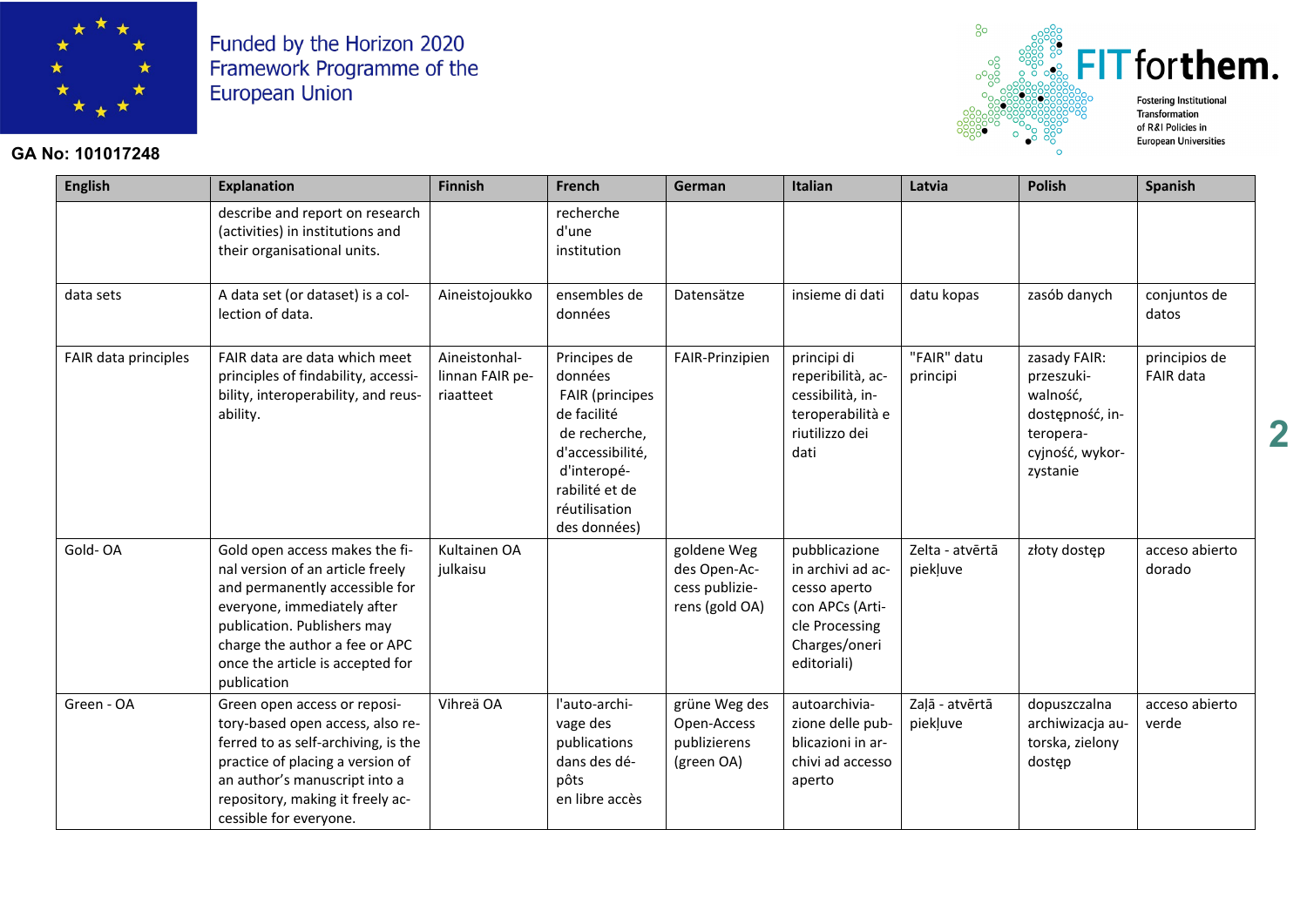

#### **GA No: 101017248**



**English Explanation Finnish French German Italian Latvia Polish Spanish** Hybrid journals  $\vert$  A hybrid journal is a subscription journal in which some of the articles are open access. This status generally requires the payment of a publication fee (also called an article processing charge or APC) to the publisher to publish an open access article. Hybridi julkaisut Revues hybrides Hybrid-Zeitschriften riviste ibride hibrīdie žurnāli czasopismo z możliwością opublikowania w wolnym dostępie revistas híbridas non-OA journal non-open access jopurnal ei-avoin julkaisu journal à accès non libre / ouvert Zeitschriften ohne Open Access riviste non ad accesso aperto žurnāls bez atvērtās piekļuves czasopismo poza otwartym dostępem revista no-OA OA journal Open access jopurnal OA julkaisu Journal en libre accès Open-Access Zeitschriften riviste ad accesso aperto atvērtās piekļuves žurnāls czasopismo w otwartym dostępie revista de acceso abierto OJS (Open Journal System) An open source solution to managing and publishing scholarly journals online. OJS (Avoimen julkaisun järjestelmä) logiciel open source pour la gestion des revues scientifiques électroniques OJS (Software zur Verwaltung und Veröffentlichung von wissenschaftlichen Zeitschriften) software open source per la gestione di riviste scientifiche elettroniche OJS (atvērto žurnālu sistēma) platforma otwartych czasopism OJS (Open Journal System) Open access (OA) Open access to the research literature, as defined by the BOAI initiative [https://www.budapestopenaccessinitiative.org/], is the free availability on the public internet, allowing any users to read, download, copy, distribute, print, search, or link to the full texts of the articles, crawl them for indexing, pass them as data to software, or use them for any other lawful Avoin saavutettavuus (OA) Libre accès lunbeschränkterZugang (Open Access)  $accesso$  aperto  $|$  atvērtā piekļuve otwarty dostęp acceso abierto

**3**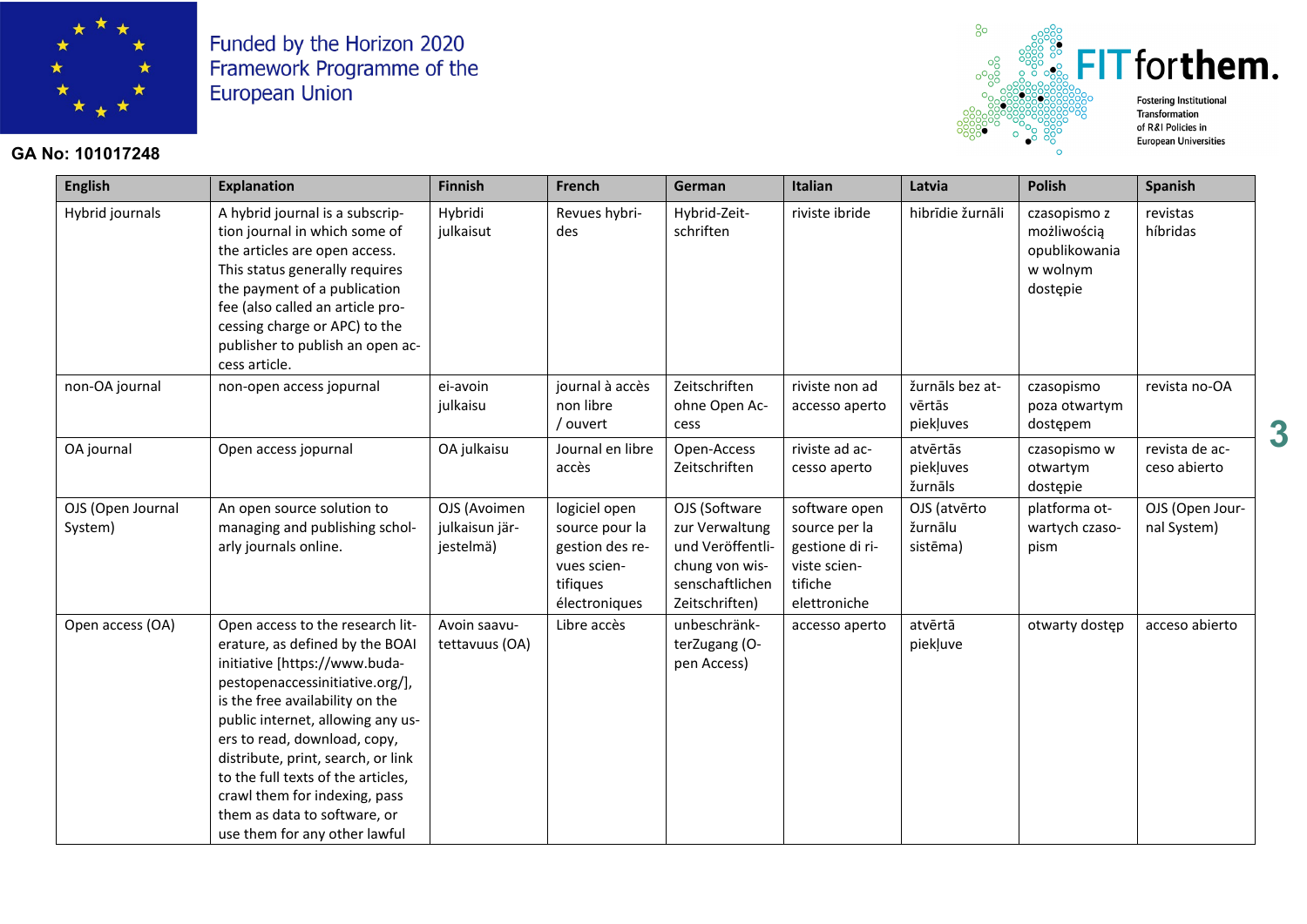

## **GA No: 101017248**



**European Universities** 

**4**

| <b>English</b> | <b>Explanation</b>                                                                                                                                                                                                                                                                                                                                                                                                                                                                                              | <b>Finnish</b>        | French                | German                                           | Italian            | Latvia                        | <b>Polish</b>                                | <b>Spanish</b>  |
|----------------|-----------------------------------------------------------------------------------------------------------------------------------------------------------------------------------------------------------------------------------------------------------------------------------------------------------------------------------------------------------------------------------------------------------------------------------------------------------------------------------------------------------------|-----------------------|-----------------------|--------------------------------------------------|--------------------|-------------------------------|----------------------------------------------|-----------------|
|                | purpose, without financial, le-<br>gal, or technical barriers                                                                                                                                                                                                                                                                                                                                                                                                                                                   |                       |                       |                                                  |                    |                               |                                              |                 |
| open data      | any data that people are free to<br>use, re-use and redistribute -<br>without any legal, technological<br>or social restriction                                                                                                                                                                                                                                                                                                                                                                                 | Avoin aineisto        | données ouver-<br>tes | offene Daten-<br>banken                          | dati aperti        | atvērtie dati                 | otwarte zasoby<br>danych                     |                 |
| open science   | An inclusive construct that com-<br>bines various movements and<br>practices aiming to make multi-<br>lingual scientific knowledge<br>openly available, accessible and<br>reusable for everyone, to in-<br>crease scientific collaborations<br>and sharing of information for<br>the benefits of science and soci-<br>ety, and to open the processes<br>of scientific knowledge crea-<br>tion, evaluation and communi-<br>cation to societal actors beyond<br>the traditional scientific com-<br>munity. UNESCO | Avoin tiede           | science ouverte       | Offene Wissen-<br>schaft                         | scienza aperta     | atvērtā zinātne               | otwarta nauka                                | ciencia abierta |
| open source    | software with source code that<br>anyone can view, inspect, mod-<br>ify, and enhance                                                                                                                                                                                                                                                                                                                                                                                                                            | Avoin lähde-<br>koodi | source ouverte        | offene Soft-<br>ware/zugängli-<br>che Quellcodes | software<br>aperto | atvērtā koda<br>programmatūra | otwarte opro-<br>gramowanie,<br>kod żródłowy |                 |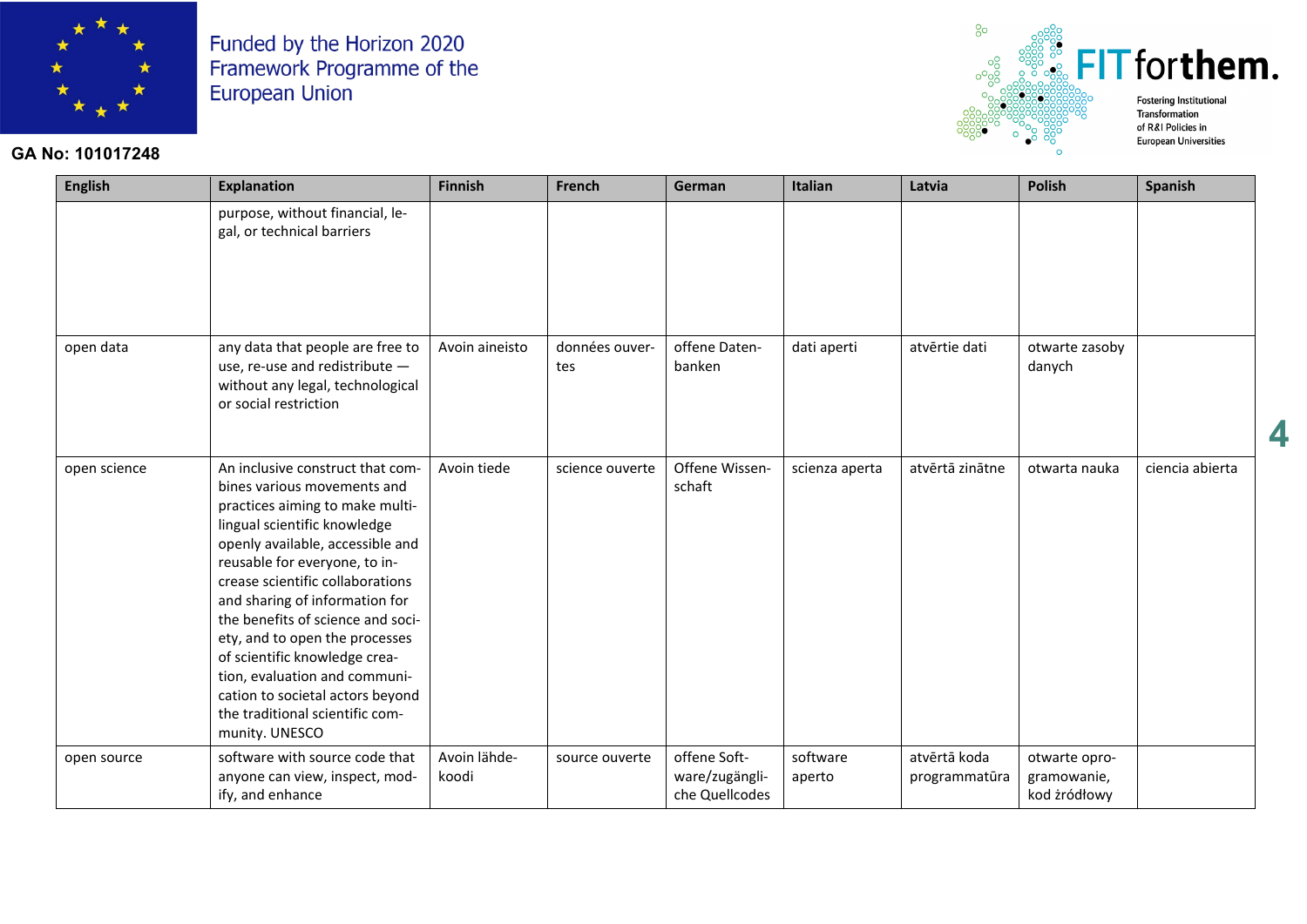

#### **GA No: 101017248**



**English Explanation Finnish French German Italian Latvia Polish Spanish** peer review  $\vert$  The evaluation by fellow specialists of research that someone has done in order to assess its suitability for publication or further development Vertaisarviointi évaluation par les pairs? Begutachtung (durch Fachkollegen) valutazione paritaria salīdzinošā pārskatīšana recenzja naukowa evaluación por pares repository  $\vert$  It is a set of services that an institution offers to the members of its community for the management and distribution of digital materials, organized in such a way as to guarantee their correct management, including long-term preservation, universal access and dissemination. Tietovarasto dépôt de données  $Reposition$  deposito dati repozitorijs repozytorium repositorio reviewer  $\vert$  A person who performs the evaluation of research that someone has done in order to assess its suitability for publication or further development Arvioija examinateur Gutachter valutatore recenzents recenzent revisor societal impact Ways of transferring research results from the university context to the various needs of society Yhteiskunnallinen vaikuttavuus impact sociétal | gesellschaftliche Auswirkungen  $im$ patto sociale  $\parallel$  sociālā ietekme  $\parallel$  wpływ społeczny impacto social transparency Transparency, as used in science, engineering, business, the humanities and in other social contexts, is operating in such a way that it is easy for others to see what actions are performed. Transparency implies Läpinäkyvyys | transparence | Transparenz | trasparenza | caurspīdīgums | przejrzystość | transparencia